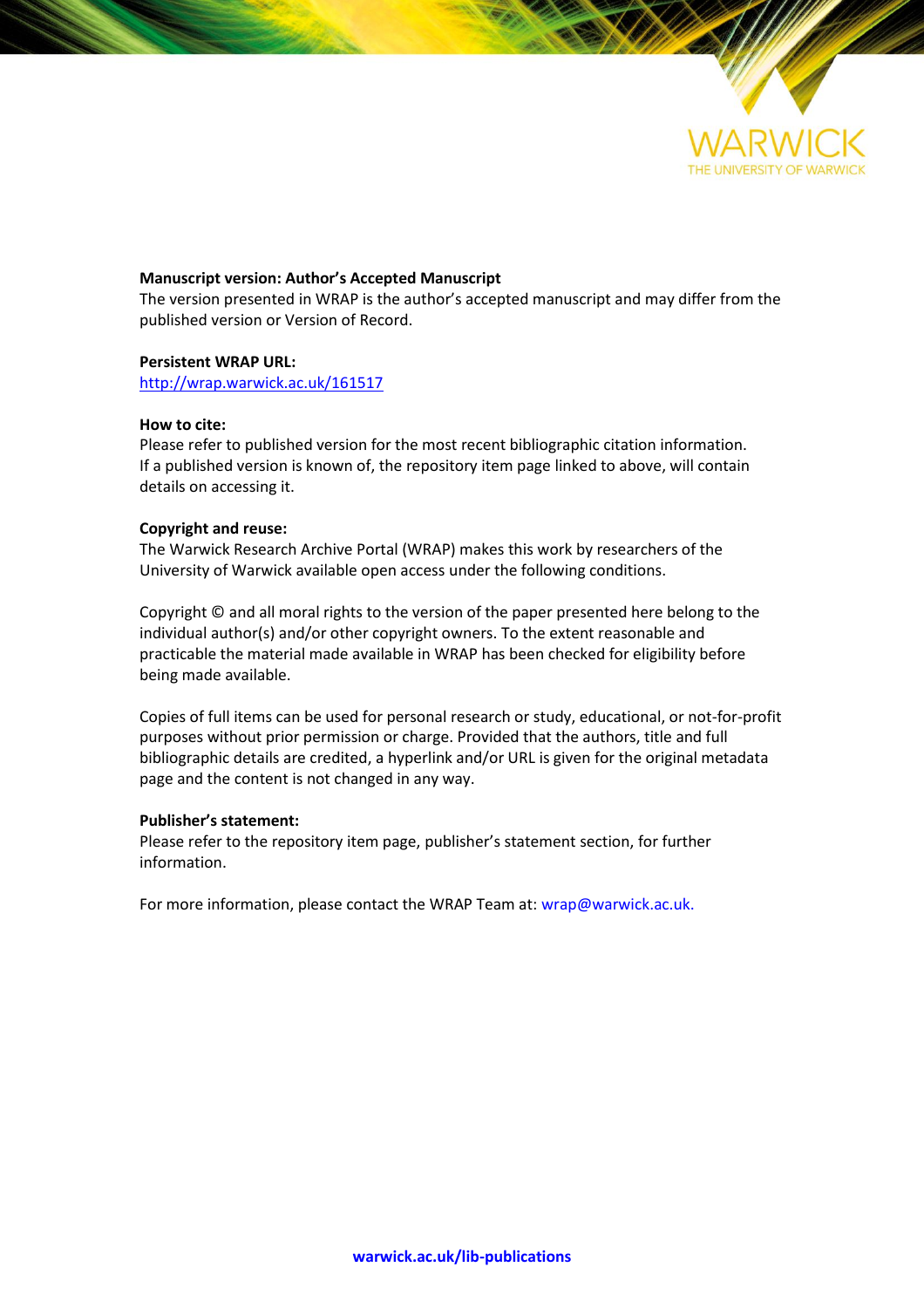# Robust detection and isolation of actuator and sensor faults in semi-actively controlled building structures using a set of unknown input observers

Vahid Afshari Pooyesh Institute of Higher Education Electrical Engineering department Qom, Iran Vahid.afshari@pooyesh.ac.ir

Mona Faraji Niri\* The University of Wawrick Warwick Manufacturing Group Coventry, United Kingdom Mona.faraji-niri@warwick.ac.uk

Nasrin Kalamian Pooyesh Institute of Higher Education Electrical Engineering department Qom, Iran Nkalamian@pooyesh.ac.ir

*Abstract***— Building structures are subject to earthquakes and unwanted vibrations which can be effectively managed via controllers. Semi-actively controlled building structures are prone to sensor and actuator faults very similar to other dynamical systems. When a fault occurs in sensors or actuators of a controlled systems, the system faces a performances degradation or even failure. Consequently, it is vitally important to detect and isolate a fault at the right time in these systems. To do so, in this paper, a set of unknown input observers (UIO) are proposed for robust detection and isolation of actuator and sensor faults in buildings. For the proof of concept, a three-story structure with magnetorheological (MR) dampers is taken into account. Via designing these observers, each faulty actuator and/or sensor is detected and isolated. Here, the LQR controller is also used to facilitate an optimal control strategy over the system. The obtained simulation results demonstrate the acceptable accuracy of the proposed method in the detection of fault (time and location) and the robustness of the fault detection method against external disturbances.**

*Index Terms***-- Building structure, earthquake, robust fault detection and isolation, unknown input observers**

## I. INTRODUCTION

One of the recent attractive fields in the control engineering is the performance improvement of building structures subject to earthquakes. With the development of science and technology, the attention of many researchers has been directed towards providing control systems that counteract forces exerted on buildings and structures. Control systems in this respect are categorized into three main groups, namely passive, active, and semi-active [1-3]. Among those, Semi-active control systems, as a conjunction between active and passive systems, exclude energy-consuming passive actuators on the one hand and include sensors and active controller on the other hand. Generally, a semi-active control system incurs lower costs and offers better performance compared to active and passive systems [1-3]. In this respect, [4] addressed different

dampers used in semi-active control systems, [5] benefited from bang-bang, Lyapunov, and clipped-optimal (a combination of  $H<sub>2</sub>$  and LQG) controllers to provide semiactive control over MR dampers and [6] employed LQR and LQG methods to control MR dampers.

However, one of the critical challenges in the control of building structures, is how to detect faults of the whole system's sensors and actuators. With these faults, the performance of control system may degrade or even the entire system may fail. Consequently, these faults must be immediately detected and their locations need to be addressed. For this purpose, [7] proposed a framework to assess the performance of fault detection and isolation (FDI) systems in building structures. Also, [8] carried out a review of fault detection and feature extraction methods, including grey-box, white-box, and blackbox models, used in these structures. It is worth noting that there are substantially limited studies on fault detection and isolation in building structures and MR dampers. For detection and isolation of sensor faults in building structures, [9] performed the principle component analysis and Bayesian statistical analysis. In this method, MR dampers were controlled using a fuzzy system and [10] presented fault detection using slidingmode observer followed by robust fault control of MR dampers in the semi-active control of building structures.

Regarding the strengths and higher discretion due to more design parameters, observer-based methods for fault detection and isolation purposes have gained more interest than others. Various observers have been proposed in this respect, Luenberger observer, different types of Kalman filters such as extended and unscented, and unknown input observers are among those. An observer is designed for fault detection and isolation following 5 steps: 1. Specification of observer structure, 2. providing the estimation equations, 3. obtaining the dynamical equations of the estimation error system, 4. getting the system's residual signal, 5. determination of the observer parameters to ensure stability and guarantee a successful fault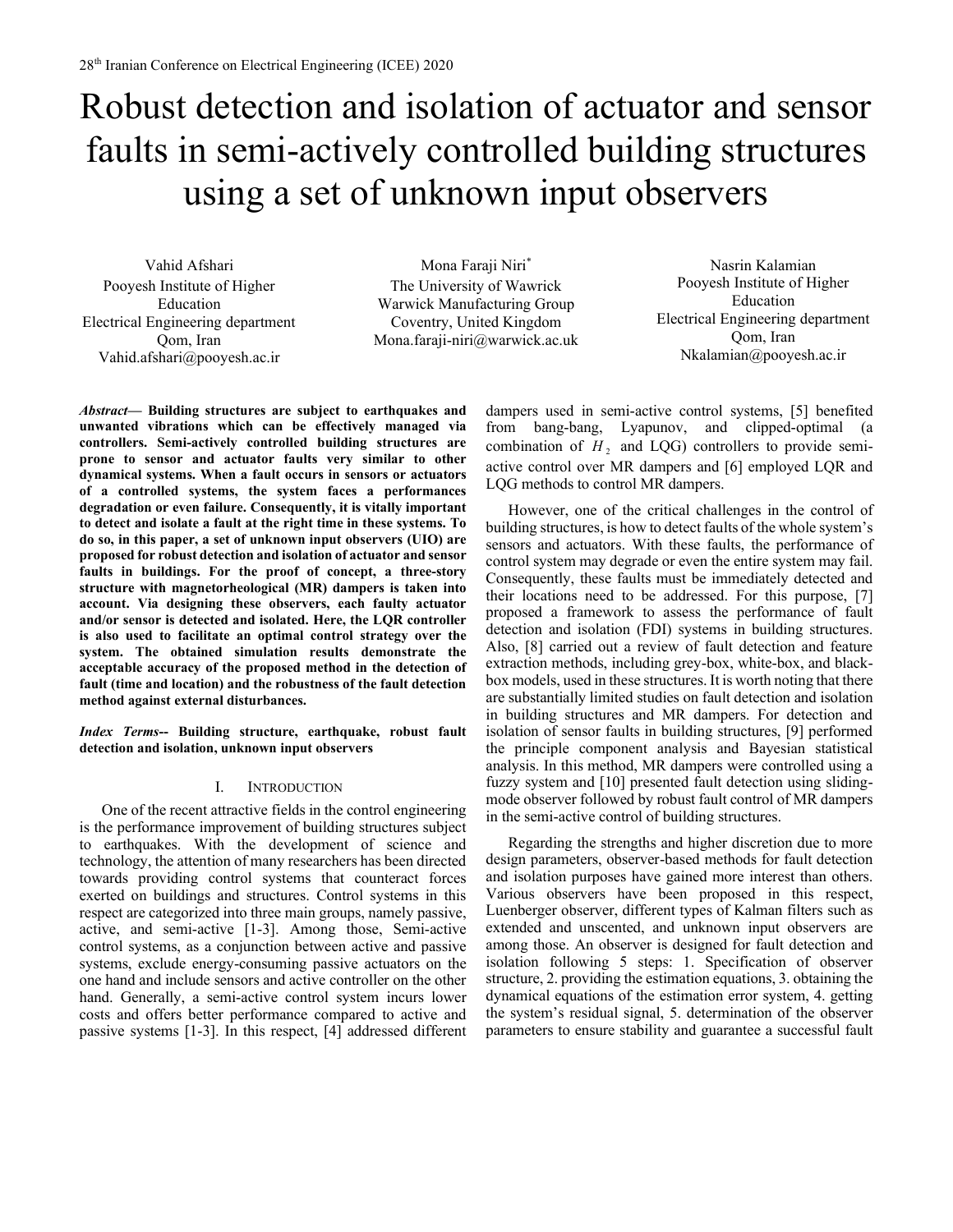detection, followed by a complete fault isolation and false alarms reduction. Critical challenges of FDI for structural buildings include modeling uncertainty, external disturbance, and variability of the system parameters over time. All items cause an imperfect fault detection and increase the number of false alarms. Consequently, the fault detection algorithm for these systems must be robust against the abovementioned items.

UIO is one of the most effective frameworks to detect and identify faults in practical systems. This observer is popular as it can perform robustly against disturbance, changes in system's operating point, input signals, its states and noise [11- 12]. UIOs with structured residual generation are utilized in [13] for actuator and sensor FDI. They are also used in [14] to detect several faults occurring simultaneously in a system. UIOs are addressed for robust FDI under disturbances in high-order multi-agent systems [15], quadrotor systems [16], and interconnected smart power systems in the presence of PER and EVs [17]. The scheme in [18] utilizes the Takagi-Sugeno UIO for robust fault estimation in a DC motor with bounded uncertainties. UIOs are also designed for fault detection in sensors of induction machines [19] and biped robots [20]. To design a robust fault tolerant control, UIO with linear functional transformation is used in [21] and [22] introduces a reducedorder UIO for fault detection in multi-agent systems. Robust actuator FDI based on zonotopic UIO is given by [23] for timevarying descriptor systems where the system is subject to state disturbance and measurement noise, both in the form of unknown terms bounded by zonotopes. A comparison between robust fault detection by Luenberger-structure observer and settheoretic UIO is given in [24]. Nonlinear UIO is also designed for sensor FDI purposes in the presence of disturbance for nonlinear continuous stirred tank reactor in [25]. The comparison of the results obtained from the UIO-based method with the results of extended Kalman filter and unscented Kalman filter shows the superiority of the UIO-based method for robust fault detection.

In this study, a bank of UIOs is proposed for detection and isolation of actuator and sensor faults in buildings with MR dampers, which has not been addressed for these structures so far. By this UIO bank, faults in actuators and sensors are detected first then isolated from the disturbance in the structure, i.e. earthquake. To prove the concept a three story building is selected and which has three set of sensors and actuators. In the proposed method, 8 observers are designed where 3 of them are dedicated to fault detection of actuators and 3 assigned to fault detection of sensors. These observers are sensitive to faults of a specific sensor/actuator and do not react to other faults. Nonetheless, given these 6 observers, one can only determine the number of faults and not able to determine if it is a sensor or actuator fault. Therefore, to isolate sensor fault from actuator fault, another observer is employed. Finally, to retrofit the fault detection procedure against disturbance (i.e. earthquake), one last observer is added which is sensitive to all faults and doesn't react to disturbance. Based on the adaptive threshold over the residuals generated by the observers, the necessary decisions are made about fault alarms and their types. These observers are used with a LQR optimization mechanism to control the building structure and track reference trajectory.

The rest of the paper is organized as follows. Section 2 explains the dynamic of building structure. In the thirds section, the design procedure of UIO bank is expressed. Section 4 analyzes and evaluates simulation results and section 5 provides conclusions.

#### II. DYNAMIC OF BUILDING STRUCTURE

To prove the concept of the FDI design, a three-story shearframe structure is considered here, which is an in-plane lumpedmass shear structure. To control of the structure, three MR dampers are employed. As shown in Fig. 1, each damper is located between every two adjacent floors. The dynamics of this structure is formulated in the form of state space equations as below [13].

$$
\dot{x}_I(t) = A_I x_I(t) + B_I u(t) + M_I \ddot{x}_g(t)
$$
\n(1)



Figure 1. A three-story shear-frame structure

Where  $x_i = [q, \dot{q}]^T$  $X_i = [q, q]$ <sup>*i*</sup> (*q, q* are displacement vector and its derivative) and *u* are the state and input vectors.  $A_I \in \mathbb{R}^{2n \times 2n}$ ,  $B<sub>I</sub> \in R^{2n \times m}$  and  $M<sub>I</sub> \in R^{2n \times r}$  are the system, input and excitation matrices, respectively, *n*, *m* and *r* are the number of states, inputs and excitations, respectively. The system matrices are defined as (2),

$$
A_{I} = \begin{bmatrix} 0_{n \times n} & I_{n \times n} \\ -\overline{M}^{-1}\overline{K} & -\overline{M}^{-1}\overline{C} \end{bmatrix}, B_{I} = \begin{bmatrix} 0_{n \times m} \\ -\overline{M}^{-1}L_{u} \end{bmatrix}, M_{I} = \begin{bmatrix} 0_{n \times 1} \\ -1_{n \times 1} \end{bmatrix} \tag{2}
$$

where the mass, stiffness, damping and the control force location matrices are given as:

$$
\overline{M} = 6 \times 10^{3} I_{3\times 3}, \quad \overline{K} = \begin{bmatrix} 3.4 & -1.8 & 0 \\ -1.8 & 3.4 & -1.6 \\ 0 & -1.6 & 1.6 \end{bmatrix} \times 10^{6}
$$

$$
\overline{C} = \begin{bmatrix} 12.4 & -5.16 & 0 \\ -5.16 & 12.4 & -4.59 \\ 0 & -4.59 & 7.2 \end{bmatrix} \times 10^{3}, \quad L_{u} = \begin{bmatrix} -1 & 1 & 0 \\ 0 & -1 & 1 \\ 0 & 0 & -1 \end{bmatrix}
$$
(3)

Here, inter-story relative velocities are considered as outputs, which are extracted from the measured acceleration of floors. The system dynamic states in (1) are linearly transformed to the inter-story drift and velocities given below,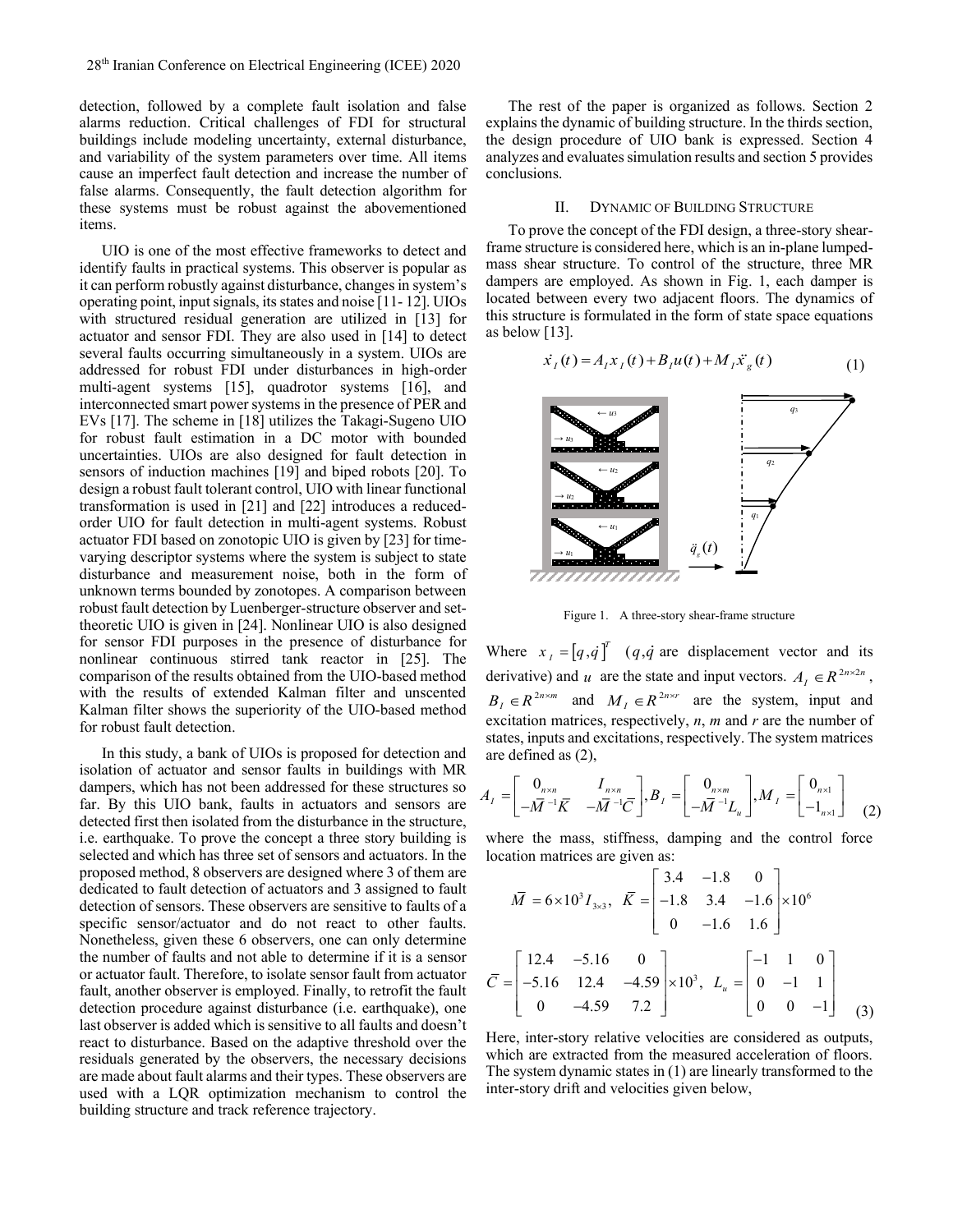$$
x = Tx_{I} = [q_{1}, q_{2} - q_{1}, q_{3} - q_{2}, \dot{q}_{1}, \dot{q}_{2} - \dot{q}_{1}, \dot{q}_{3} - \dot{q}_{2}]^{T}
$$
(4)  

$$
T = \begin{bmatrix} 1 & 0 & 0 & 0 & 0 \\ -1 & 1 & 0 & 0 & 0 \\ 0 & -1 & 1 & 0 & 0 & 0 \\ 0 & 0 & 0 & 1 & 0 & 0 \\ 0 & 0 & 0 & -1 & 1 & 0 \\ 0 & 0 & 0 & 0 & -1 & 1 \end{bmatrix}
$$
(5)

The transformed dynamic system is defined as (6) and (7).

$$
\dot{x}(t) = A_c x(t) + B_c u(t) + M_c \ddot{x}_g(t)
$$
\n(6)

$$
A_c = TA_I T^{-1}, B_c = TB_I, M_c = TM_I
$$
 (7)

The control forces and inter-story drifts are assumed as regulation objectives. Therefore, the regulated output,  $y \in R^{n_y \times 1}$  is as follows:

$$
y(t) = Cx(t) + Du(t)
$$
\n(8)

$$
C = [0_{3\times 3}, I_{3\times 3}], \ D = 0_{3\times 3}
$$
 (9)

For simulation, the 1940 El Centro NS (Imperial Valley Irrigation District Station) ground motion record was assumed as an input excitation with peak acceleration scaled to 1 ms-2 [10].

#### III. DESIGN OF UNKNOWN INPUT OBSERVER

In fault detection and identification methods based on unknown input variable, disturbance is considered as an unknown input. The main objective in the design of these observers is to isolate disturbance from residual signal. Regarding the fact that the fault might happen due to the failure of the system equipment such (e.g. actuators and sensors, or some unknown disturbances), one can write the state space display of the system as follows:

(10)  
\n
$$
x(k+1) = Ax(k) + Bu(k) + Ef(k) + B_d d(k)
$$
\n
$$
y(k) = Cx(k)
$$

where  $f$  and  $E$  are the fault vector (containing disturbances) and the fault distribution matrix, respectively where *E* is a known matrix. One may divide the fault vector into two parts as  $f = [f_1, f_2]$ <sup>*T*</sup> for fault isolation.  $f_1$  and  $f_2$  comprise the faults to which the observer is insensitive and sensitive, respectively. Similarly, matrix E is reformed as  $E = [E_1, E_2]$ . Then a UIO structure is expressed as (11).

$$
z(k+1) = Fz(k) + TBu(k) + K_{12}y(k)
$$
  
\n
$$
\hat{x}(k) = z(k) + Hy(k)
$$
\n(11)

Here, *z* stands for the UIO state vector obtained by linear transformation  $z = Tx$  and  $\hat{x}$  denotes the system estimated state vector.  $F$ ,  $T$ ,  $H$  and  $K_{12}$  are matrices designed to decouple the unknown input  $(f_1)$  from other inputs. For this purpose, specific design requirements are incorporated. The residual and state estimation error ( $e = x - \hat{x}$ ) are as follows:

$$
e(k+1) = (A - HCA - K_1C)e(k)
$$
  
+  $(A - HCA - K_1C - F)z(k)$   
+  $(I - HC - T)Bu(k)$   
+  $((A - HCA - K_1C)H - K_2)y(k)$   
+  $(I - HC)Ef_1(k) + (I - HC)Ef_2(k)$  (12)

$$
r(k) = y(k) - C\hat{x}(k) = (I - HC) y(k) - Cz(k)
$$
 (12)  
(13)

If the following equations hold,

$$
T = I - HC, TE_1 = 0, F = TA - K_1C
$$
  
\n
$$
K_2 = FH, K_{12} = K_1 + K_2
$$
 (14)

then equation (12) can be rewritten as:

$$
e(k+1) = Fe(k) + TE2f2(k)
$$
\n(15)

Thus, the state estimation error asymptotically receives a zero value provided that the eigenvalues of F are stable and  $f_2 = 0$ , irrespective of what  $f_1$  is. This implies that the observer is not sensitive to the unknown input of  $f_2$ .

Considering the equations in (14), a certain solution to the UIO is obtained to ascertain  $H$  as follows [12]:

$$
H = E_1 \left( C E_1 \right)^+ \tag{16}
$$

where (<sup>+</sup>) stands for the Moore-Penrose pseudo-inverse [12].

According to [12], the necessary and sufficient conditions for the design of a full-order UIO expressed by (10) include:

1) rank
$$
(CE_1)
$$
 = rank $(E_1)$ 

2)  $(C, TA)$  is a detectable pair.

An observer based fault detection system is established based on residual production. Benefiting from the discrepancy between the estimated and real outputs of the system, the residuals are produced. This discrepancy is typically computed utilizing the norm of the output estimation error vector. Applying the disturbance decoupling principle is inevitable in the UIO design for fault detection, wherein the residual is obtained considering the fact that the effect of faults is decoupled on various inputs. For fault isolation, it is required to decouple the impact of a fault from the impacts of other faults. A properly designed residual signal tends to zero in the faultfree cases:

$$
r(k) \approx 0
$$
 *Pault free case*  

$$
r(k) \neq 0
$$
 *Paulty case* (17)

The residual is investigated as to the possibility of a fault, followed by a logical decision-making process aiming to determine whether the fault has occurred and to prevent incorrect decisions, namely false alarm and neglected fault [15]. Following a plain comparison between the residual evaluation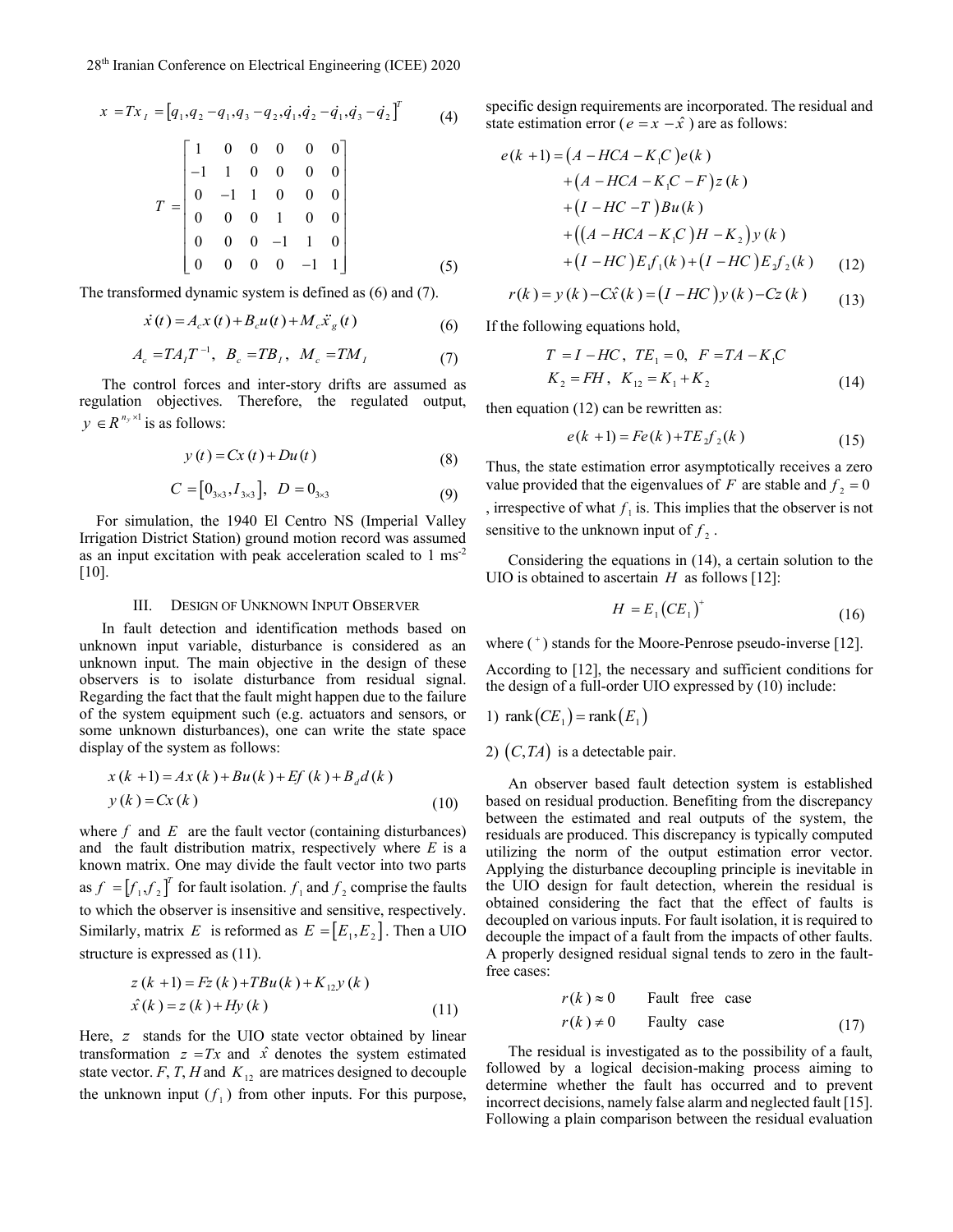function  $J(r(k))$  and a threshold  $Th(k)$  (adaptive or constant), the ultimate decision is made. Once the value of  $J(r(k))$  surpasses the value of  $Th(k)$ , the fault alarm is on, otherwise it is off.

#### *A. Robust FDI based on UIOs in Building Structure*

One must describe the system such that it is be appropriate for UIO design for FDI. After the system is discretized, the definition of faults in the system can be given:

$$
x(k+1) = Ax(k) + Bu(k) + E_{ak}fd_{al}(k)
$$
  
\n
$$
y(k) = Cx(k) + E_{s}f_{s}(k)
$$
\n(19)

where  $f_s$  stands for fault vector of sensors and  $fd_{ad} = [f_a \quad d]^T$ denotes the augmentation of actuators fault  $(f_a)$  and disturbance ( *d* ). Moreover, the actuators/disturbance and sensors fault distribution matrices are denoted by  $E_{ad}$  and  $E_{s}$ , respectively.  $f_a$ ,  $f_s$  and  $d$  are unknown while  $E_{ad}$  and  $E_s$ are known. The former matrices are expressed in building structures as follows:

$$
E_{ad} = [B \quad B_d], \quad E_s = C \tag{20}
$$

The definition is attributed to the nature of the disturbance as well as sensors and actuators faults, which have the same impacts on the system, measurements and inputs, respectively. The system needs to be appropriately represented, as described in (10), to design UIOs. It is not necessary to change the system representation for actuator faults and disturbances. Let be no more than one fault at a definite time, the system representation is as follows:

$$
x(k+1) = Ax(k) + Bu(k) + E_{\alpha\beta} f d_{\alpha\beta}(k)
$$
  
\n
$$
y(k) = Cx(k)
$$
\n(21)

For any of the actuators, an UIO is designed. For the  $i<sup>th</sup>$ actuator the system is rewritten as follows:

$$
x(k+1) = Ax(k) + Bu(k) + E_{ad,i}fd_{ad,i}(k) +
$$
  

$$
\overline{E}_{ad,i}\overline{fd}_{ad,i}(k)
$$
  

$$
y(k) = Cx(k)
$$
 (22)

where  $fd_{ad,i}$  denotes the *i*<sup>th</sup> row of  $f_{ad}$ , indicating the *i*<sup>th</sup> actuator fault that is supposed to be the unknown input.  $E_{ad,i}$  is the *i*<sup>th</sup> column of  $E_{ad}$ . Also  $E_{ad,i}$  and  $fd_{ad,i}$  are actuator fault distribution matrix actuator fault vector with their  $i<sup>th</sup>$  row and column being disregarded, respectively. Analogous to the case of actuator faults and assuming the occurrence of one fault at a definite time, one can rewrite the system for sensor faults as follows:

$$
x(k+1) = Ax(k) + Bu(k)
$$
  
\n
$$
y(k) = Cx(k) + E_{s,j}f_{s,j}(k) + \overline{E}_{s,j}\overline{f}_{s,j}(k)
$$
\n(23)

where  $f_{s,i}$  denotes the *i*<sup>th</sup> row of  $f_s$ , showing the *i*<sup>th</sup> sensor fault, and  $E_{s,i}$  stands for the *i*<sup>th</sup> column of  $E_s$ . Further,  $E_{s,i}$ 

and  $f_{s,i}$  are sensor fault distribution matrix and sensor fault vector with their  $i<sup>th</sup>$  row and column being removed, respectively. Obviously, this system representation is not identical to (10) and needs to be changed to provide the UIO design with an applicable representation of the system.

According to [13], a sensor fault-affected system can be viewed as an actuator fault-affected system. Let the dynamic of a sensor fault be defined as:

$$
f_{s,j}(k+1) = f_{s,j}(k) + T_s \zeta(k)
$$
 (24)

where  $T_s$  and  $\zeta$  denote the sampling time (here equal to 1ms) and the sensor error input, respectively.

Based on (23) and (24), a new representation of the system consisting an auxiliary state can be obtained:

$$
\begin{bmatrix} x(k+1) \\ f_{s,j}(k+1) \end{bmatrix} = \begin{bmatrix} A & 0_{n \times 1} \\ 0_{1 \times n} & 1 \end{bmatrix} \begin{bmatrix} x(k) \\ f_{s,j}(k) \end{bmatrix} + \begin{bmatrix} B \\ 0 \end{bmatrix} u(k)
$$

$$
+ \begin{bmatrix} 0_{n \times 1} \\ T_s \end{bmatrix} \zeta(k)
$$

$$
y(k) = \begin{bmatrix} C & E_{s,j} \end{bmatrix} \begin{bmatrix} x(k) \\ f_{s,j}(k) \end{bmatrix}
$$
(25)

This representation is now appropriate for UIO design.

## IV. SIMULATION RESULTS

In this case, 8 observers generate residual signals using the input and output of the system. Observers 1, 2, and 3 corresponded to the faults of actuators 1, 2, and 3 respectively. Observer 4 is selected for disturbance and since this disturbance was added to the state equation, it would be identical to the actuator fault. Observers 5, 6, and 7 correspond to the faults of sensors 1, 2, and 3 respectively. Moreover, observer 8 is used to isolate sensor fault from actuator fault.

Observes are sensitive to all other faults leaving aside their own faults. The first observer is not sensitive to the fault of the first actuator. The second observer is not sensitive to the fault of the second actuator. The third observer is not sensitive to the fault of the third actuator. The fourth observer is not sensitive to the disturbance (earthquake). The fifth observer is not sensitive to the fault of the first sensor. The sixth observer is not sensitive to the fault of the second sensor. The seventh observer is not sensitive to the fault of the third sensor. The eighth observer is not sensitive to the faults of actuators. The eighth observer is used as the isolation of sensor fault from actuator fault can't be carried out by the last 7 observers which only detect the sensor or actuator faults with the same index as their name. For instance, it can be said that either actuator No. 1 or sensor No. 1 is faulty but it is not definite whether it is the fault of the sensor or the fault of actuator. This is attributed to the dissimilar design procedure of observers for fault detections of sensor and actuator. Therefore, an eighth observer is used which is not sensitive to both sensor and actuator and one can determine whether the fault pertains to sensor or actuator by using the residual of this observer.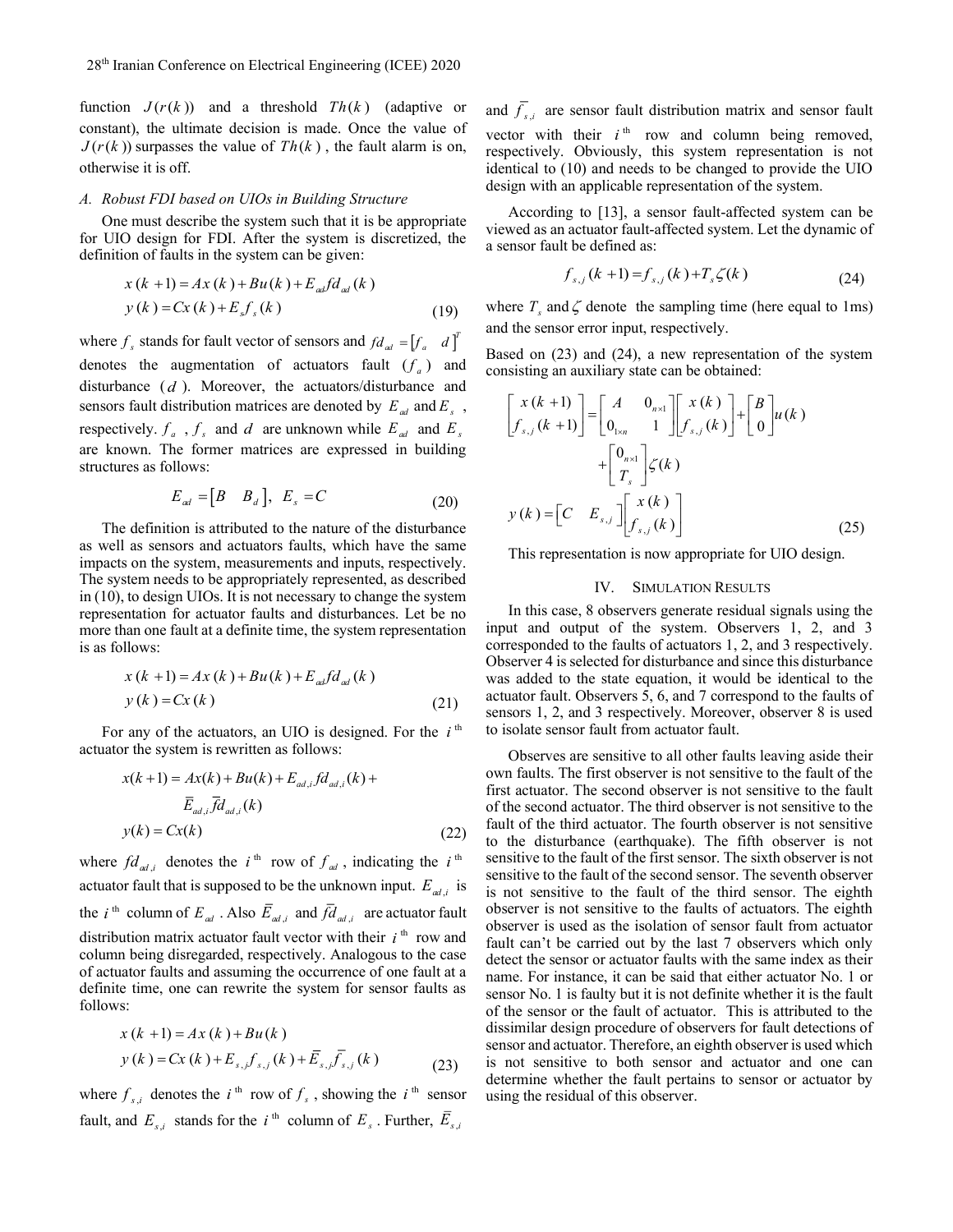For design, first, equation (6) is discretized with the sampling time of  $10^{-3}$ . The coefficients of the LQR controller were set at  $R = 10^{-3}I$  and  $Q = 10^{3}I$ . It is worth noting that since matrix *C* was is cubature here (i.e. the number of outputs is not equal to the number of states), matrix *K*1 needs to be obtained through trial and error method whereby matrix *F* is then calculated. In other words, all eigenvalues of this matrix is positioned in a unit circle so that the observer is stable. Three scenarios are considered to examine the results. In the first scenario, a fault occurred in the first sensor at  $t=13.33$ s with the amplitude of 4. The second scenario included a fault in the second actuator at  $t=13.33s$  with the amplitude of  $0.510<sup>6</sup>$  and an earthquake in a sinusoidal form with the amplitude of 10mm and frequency of 2Hz took place in the third scenario. Fig. 2 depicts residual when there was no fault or disturbance. It is evident that all residuals have substantially small values close to zero. Fig. 3 displays the residuals in the first scenario. Since no fault occurred in the first sensor in this state, the residual of the corresponding observer is not sensitive to the fault where all other observers, including the eighth observer, reacts to this fault and their residuals have non-zero values.



Figure 2. Residuals of fault and disturbance free case

The eights observer is designed to be insensitive to the sensor fault.

Fig. 4 is related to the second scenario where the fault occurs in the second actuator and, therefore; the observer of actuator 2 and the eighth observer do not react to this fault, while other observers are sensitive to the fault.

Fig. 5 shows the third scenario wherein there is disturbance, i.e. earthquake. As can be seen in the figure, the fourth and eights observers are not sensitive to earthquake but the residuals of other observers have non-zero values. Regarding the similarity of disturbance and actuator fault in terms of the fault location, the eights observer is not sensitive to disturbance. According to the obtained result, it can be seen that all faults along with their occurrence locations are fully detected.

Furthermore, due to the use of an additional observer, the occurrence of disturbance was detected and was not mistaken for a fault.



Figure 3. Residuals of scenario 1



Figure 4. Residuals of scenario 2

## V. CONCLUSIONS

In this study, a bank of UIOs are designed for FDI of actuator/sensor in a building with three-story structure and MR